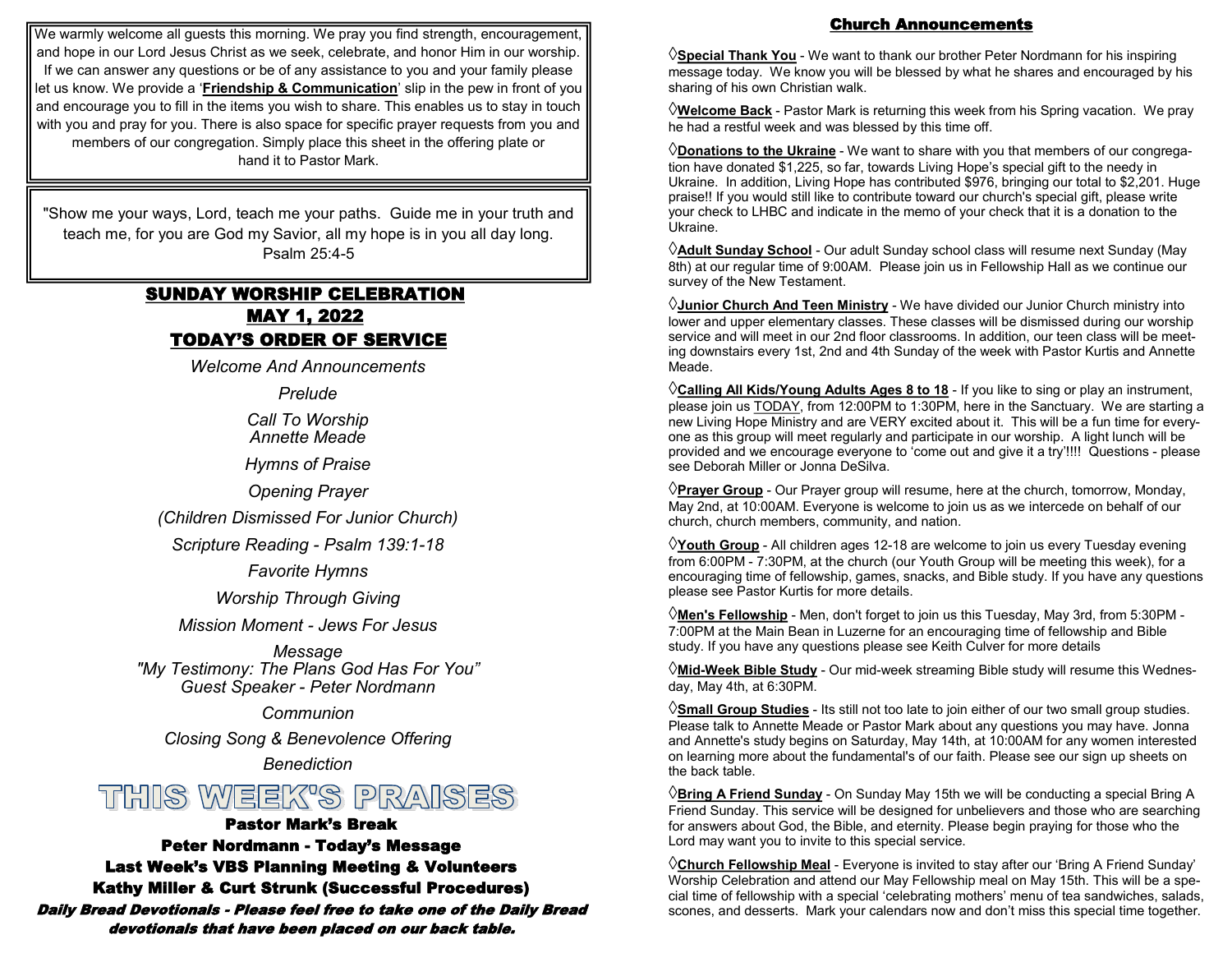#### Church Announcements (Continued)

**Pastor's Fellowship** - Pastor Mark and Jonna will be hosting our next Pastor's Fellowship gathering on Monday, May 16th at 6:00PM, in Fellowship Hall. This will be a time to get to know Pastor Mark and Jonna better and learn more about our vision for LHBC in South Wilkes-Barre. Everyone is invited to attend - light refreshments will be served.

**Women's Fellowship Luncheon** - Our women's group will be resuming their monthly luncheons and Bible study on Saturday, May 21st, from 11:00AM to 12:30PM. This month's theme is 'The Blessings of Motherhood'. We ask that you bring your favorite teacup and saucer to share with the group.

**Church 16th Anniversary Coffee and Cake Fellowship** - On Sunday, May 22nd, we invite you to join us after worship in celebration of LHBC's 16th anniversary. This will be a special time of remembrances and celebrating new beginnings. This will also entail a very brief business meeting on the voting of our new church leaders and church budget. Please make plans to attend by signing up now!

**Rail Riders' Baseball Game** - On Thursday, June 2nd, everyone is welcome to join us as we attend a Rail Riders' baseball game at 6:35PM. The Rail Riders will be playing the Philadelphia Phillies minor league club, the Iron Pigs. Tickets are \$14. Games are still 'cashless', so spending at the field is 'credit card' only. This will be a great time of fellowship and all are welcome to attend. Make sure you sign up now!

**Church Directory** - A sample directory will be provided within the next few weeks, on the back table, for everyone to review to ensure that all included information is correct. Thank you again for your help in this vital church project!

**LHBC & FCC Prayer Chain** - If you would like to join our prayer chain so you can be notified of prayer requests and special church updates, we ask that you sign-up at our back table by neatly providing your name and email address. Thank you

**Food and Benevolence Needs** - If you, or any one you may know, is in need of assistance at this difficult time, please notify Pastor Mark for benevolence needs and Jim and Marti Callahan for food pantry needs. Thank you.

**Food Pantry** - We are presently looking for donations to our food pantry. If you would like to donate, we are in need of paper towels, toilet paper (Small Packages), toiletries, deodorant, shampoo and conditioner, tooth paste and tooth brushes, talc powder, laundry products, cleaning products, and cereal. If you are interested in helping out, please see either Jim or Marti.

**Streaming Services** - As a reminder, we are now live streaming our Sunday service and streaming it to both Facebook (Living Hope Bible Church) and our YouTube channel (Living Hope Bible Church Plains).

**Church Giving** - Please visit our website if you want to use our convenient 'on-line giving app'. It's available at: **www.lhbcpa.org.** Under 'HANDY INFO', find the link 'DONATE TO LIVING HOPE'. This link will take you to our safe, secure giving page. Thank you for your faithfulness!



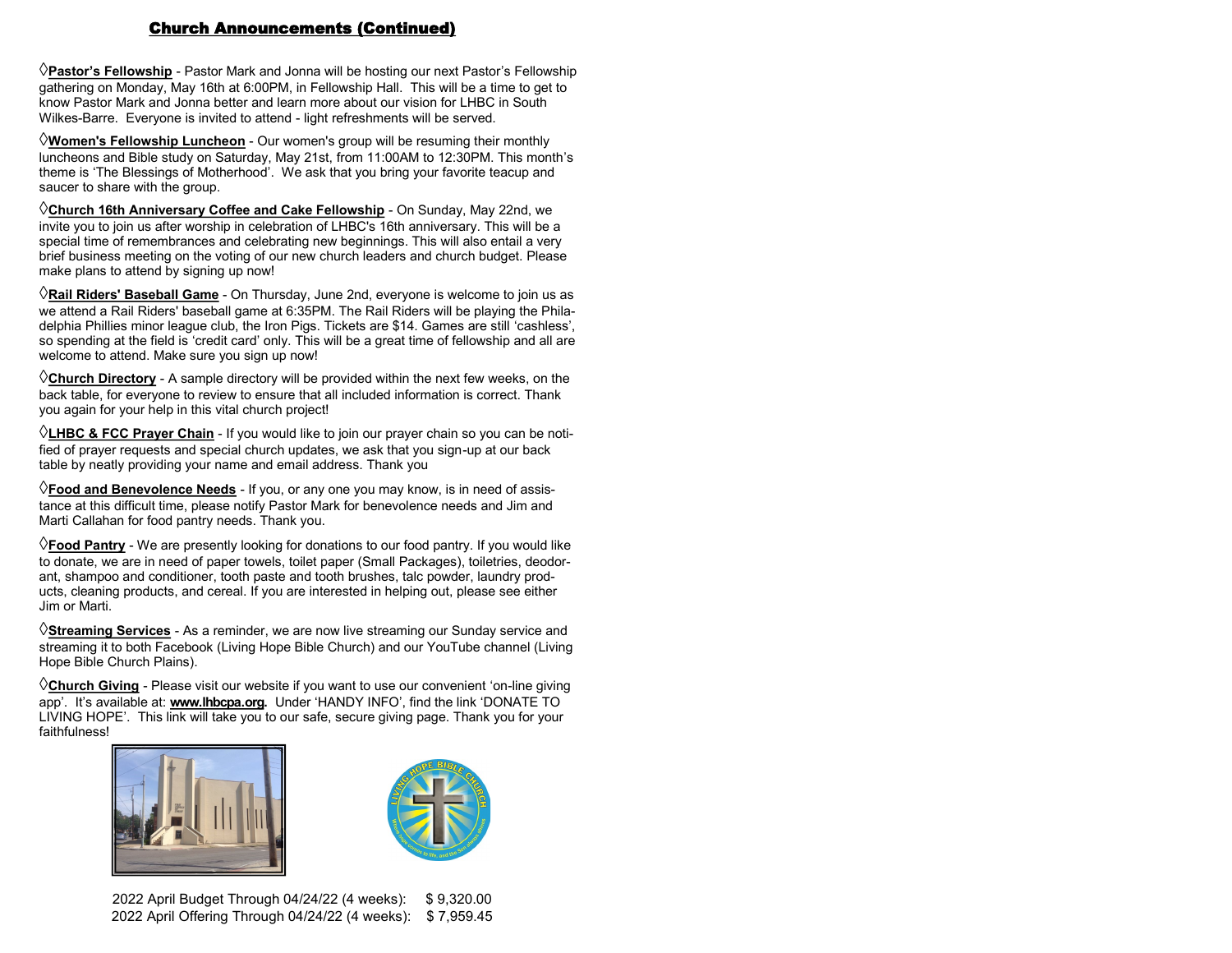# Message Notes PRAYER REQUESTS

# May 1, 2022 "My Testimony: The Plans God Has For You"

### Church Needs:

Pastor Mark, Jonna, and Children Leadership Board: Unity, Wisdom, Spiritual Growth Spiritual Growth of LHBC Family Men's Fellowship & Studies Youth Ministry Food Pantry Children's Church Needs Praise Team LHBC Missionaries Women's Fellowship & Studies Prayer Ministry Care Ministry

# Church Body:

Jeremy Ebert Joel & Suha Lazarus Kathi Owen Lisa Fuller (Health/Tests) Phil & Andrea Bills (Employment / Transition) Lenny (Health / Finances) Donna Evick (Comfort & Housing Adjustment) Lynn Antonelli (Continued Recovery) Peter & Jacci Nordman (Continued Recovery) Theresa Cushner Dave Ebert & Family (Love and Comfort) Matt & Jocel (Engagement) Joan Yale (Health Issues) Karlene Jones (Comfort) Margaret Krout (Chest Discomfort) Carol Elston (Health) Tom & Jane Lodato (Recovery) Patty Haughney (Chemo Treatments) Sylvia Scanlon (Protection) Katy Meade (Recovery & Healing) Audrey Milford (Foot) Patrick McKinley (Health) Kendyll Lynn (Health & Development) Margie O'Boyle & Husband (Recovery) Sara Snee (Health) Chase and Carly Matthew and Azalea Kubicki

Secret Pal Ministry Benevolence Funds Church Finances Church Volunteers Streaming Services Leadership Planning Mid-Week Bible Study Church Directory VBS Preparation Bring A Friend Service Women's Luncheon & Bible Study

Debbie (Friend of the Meade Family - Surgery for Brain Tumor) Diane Milford (Back) Jacci Nordmann (Recovery) Jacqueline Shields (Cancer) Jacqueline Shields' Mother (Leukemia) Doug Shrader (Stomach Issues) 7 Year-old Evan (Good Test Results & Treatment) Gary Barber (Progressive Cancer & New Treatments) Virginia Chwastyk (Cancer & Chemo Treatments) Janet Hummel (Recovery) Stephen Lew (Recovery & Comfort) Joshaua Stein (Unspoken) Sally Scott (The Meadows) Paul Milford (Relief for headaches) Peg Nelson (Recovery - Hip Surgery) Kathy Miller (Recovery) Curt Strunk (Recovery) Carmen Latona (Continued Recovery) Lisa Lane (Continued Recovery and good test results) Sue Meade (Neck) Kurtis Kowalski's Grandparents (COVID) Winnie Docter (Margaret Puchalski's niece's mother-in-law) - surgery / cancer Richard Woehr (Deborah's brother) - Recovery and healing from infection Sue Harper (Good Test Results)